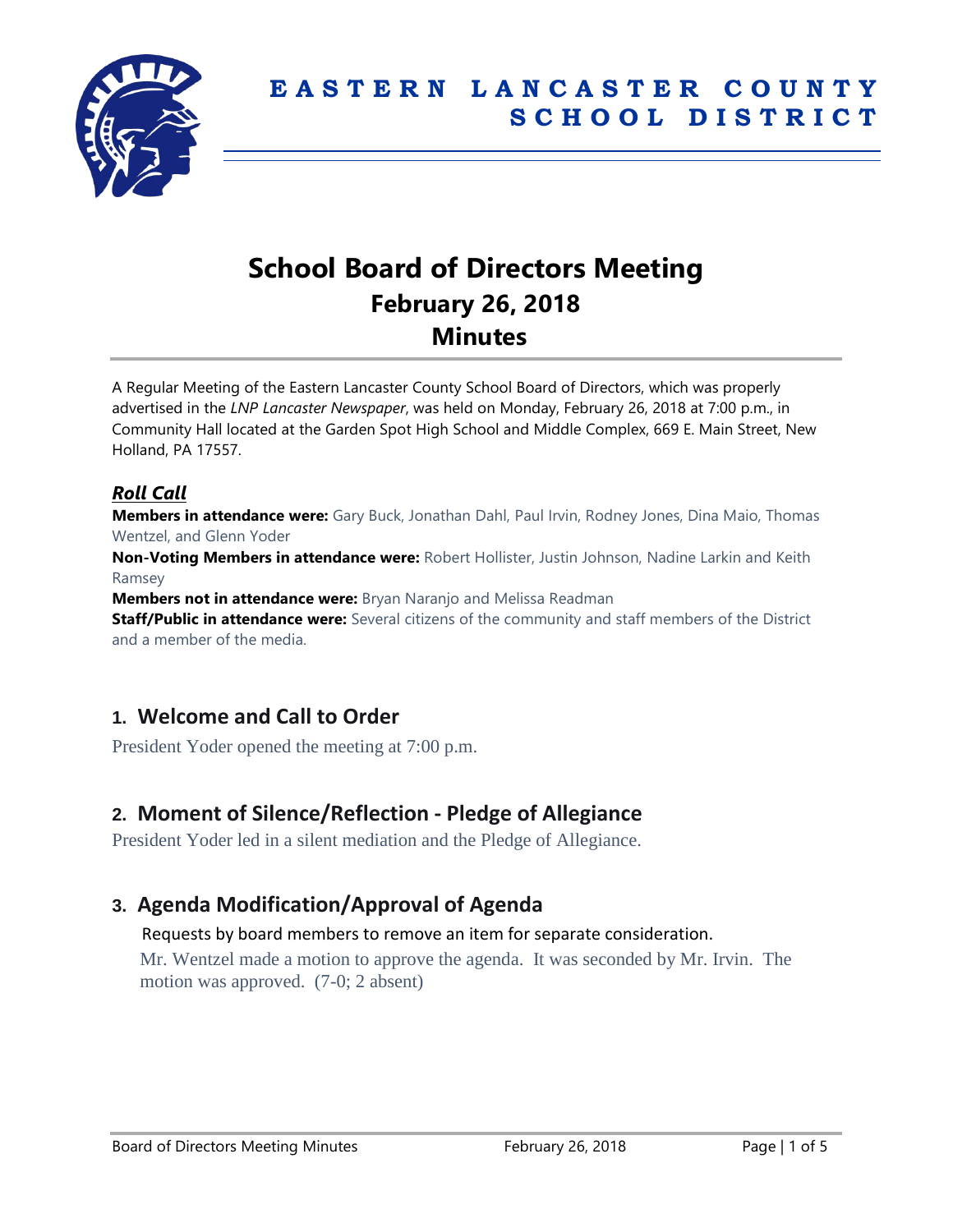### **4. Student of the Month Presentation**

Dr. Larkin introduced and congratulated the Students of the Month for the month of February being chosen for their character trait of "Personal Accountability".

February Elezaveta "Elizabeth" Chernovsky, Narvon, unable to attend Vincent Barnes, Denver

Dr. Hollister congratulated and thanked the students for their hard work, commitment, and dedication.

# **5. Citizens of the District Comments**

At this time we will invite public (Citizens of the District) comment on any topic that is within the Board's jurisdiction. Please also note that the public is invited to attend our Committee Meetings where much of the discussion and deliberation of agenda topics is conducted. (Committee Meetings are held in the Community Hall at the Garden Spot Complex at 7 p.m. on the second Monday of the month.)

No Comments.

### **6. Consent Agenda**

Items listed under the Consent Agenda section of our Board Meeting Agenda are considered to be routine and are acted on by the Board in one motion. There is no Board discussion of these items individually prior to the Board vote unless a member of the Board requests that a specific item be removed from the Consent Agenda. Requests to remove an item from the Consent Agenda will be accepted at agenda section 3. Agenda Modification/Approval of Agenda. (Requests to remove an item for separate consideration). Items Removed from the Consent Agenda will be moved to agenda section "Action Items."

Mr. Irvin made a motion to approve the consent agenda. It was seconded by Mr. Dahl. The motion was approved. (7-0; 2 absent)

#### **a. Approval of Minutes**

- **b. Treasurer's Report**
- **c. Approve Personnel Report**
- **d. Bills Paid**
- **e. Cafeteria Fund Treasurer's Report**
- **f. Investments**
- **g. Student Activity Account**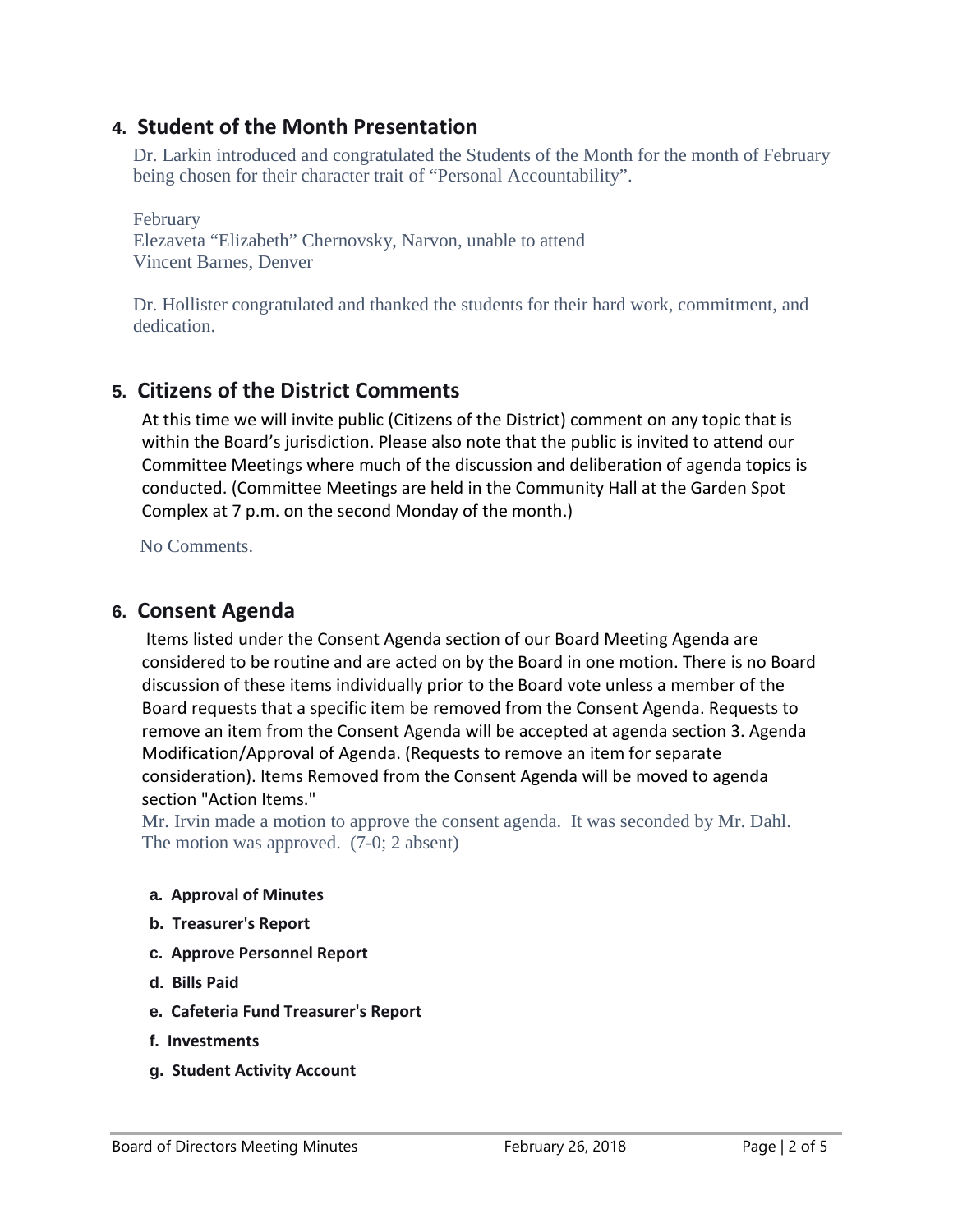#### **h. Approve Budgetary Transfers**

- **i. Approval of a 3 Year Agreement with Comcast for Internet Services** Lotsie Wooten, Director of Technology, will be presenting the proposal at the meeting
- **j. Approval to attend workshops/conferences for the Superintendent.** USNews Workforce of Tomorrow National Leadership Conference, Washington, D.C., Wednesday, April 4 through Friday, April 6, 2018

### **7. Action Items**

Items Removed from Consent Agenda for Separate Consideration.

### **8. Reports**

#### **a. Lancaster County Tax Collection Bureau**

No Meeting this month Next Meeting - March 14, 2018 - Review of the 2017 Audit Report

Mr. Ramsey reported that there was no meeting this month. He indicated that the next meeting was March 14<sup>th</sup> at which time the 2017 Audit would be reviewed.

#### **b. Lancaster-Lebanon IU13**

Mr. Irvin reported on the February  $14<sup>th</sup>$  IU Board meeting and shared several highlights from the board meeting report: Mr. Irvin reported that the IU13 Board approved \$11,620,516 in disbursements and approved new or addition to service contracts for Business Services, Early Childhood and Special Education Services, Instructional & Technology Services, and Human Resource Services. There were nine (9) resignations, eight (8) retirements, two (2) early retirements, twenty-six (26) new hires, sixteen (16) changes in position or salaries, and five (5) leaves of absence. Mr. Irvin also reported that the Board approved a starting hourly rate increase for early head start visitors by 4.5% and the 2018- 2019 school calendar. He also distributed to the Board copies of the Helping Districts, Helping Students.

#### **c. Lancaster CTC**

No Report.

#### **d. Legislative**

Mr. Wentzel reported that the Governor had presented the 2018-2019 budget.

Mr. Ramsey reported that there were two notable item changes in the budget including PSERS rate and the Basic Ed Funding increase.

Mr. Wentzel reported on the recent redrawing of the congressional lines.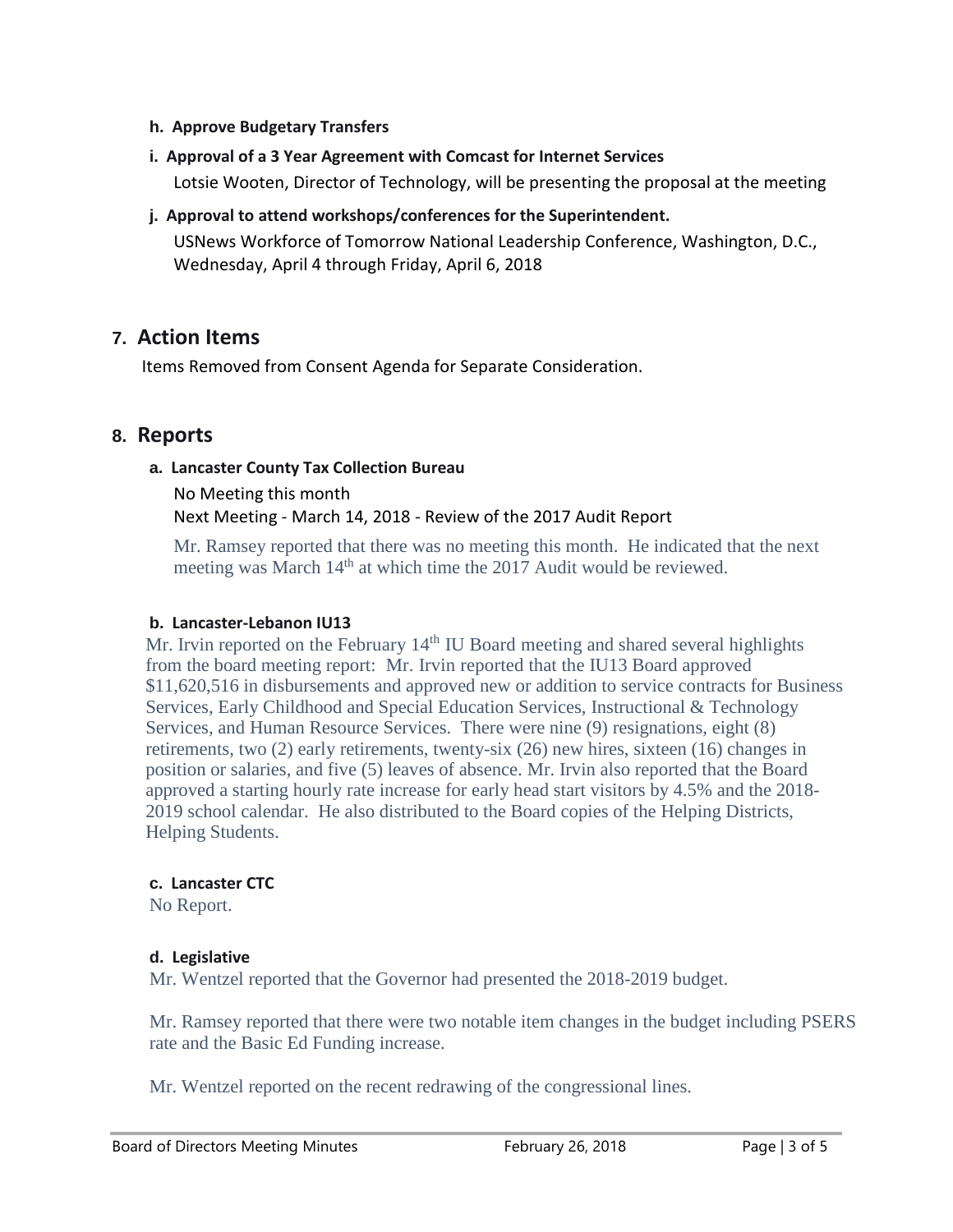# **9. Superintendent's Report**

Dr. Hollister reported on several student successes at the recent Scholastics and Lancaster County Young Artists Exhibitions sponsored by the Demuth Museum.

He also reported on several student successes from the TSA Region Competition. He also congratulated Mr. Long, Middle School Mathematics Teacher and Mr. Keith Blackwell, Middle School Technology Education Teacher.

Dr. Hollister also reported that two students from New Holland Elementary would be recognized in the upcoming LNP School Section.

### **10. Announcements**

Dr. Hollister reminded the Board about several upcoming events in the District: High School Band Concert, Leadership Lancaster Core Class Education Day, and Legislative Breakfast.

The Administration and Board Members discussed the latest school shooting incident and National Walkout Day. The Board also discussed school safety options and Dr. Hollister noted that the Administration would come back to the Board with recommendations on what options the District should pursue.

The Administration and Board Members discussed school starting times and options if feasible to make later start times.

Dr. Hollister also reported to the Board regarding the District acquired property on Route 23 indicating that the structure on the property would be taken down.

Dr. Hollister announced that there would be an executive session after the meeting to discuss a personnel matter regarding administrative performance of the Administrative team.

# **11. Adjournment**

Mr. Wentzel made a motion to adjourn the meeting at 8:16 p.m. with a second by Mr. Irvin. The motion was approved. (7-0; 2 absent)